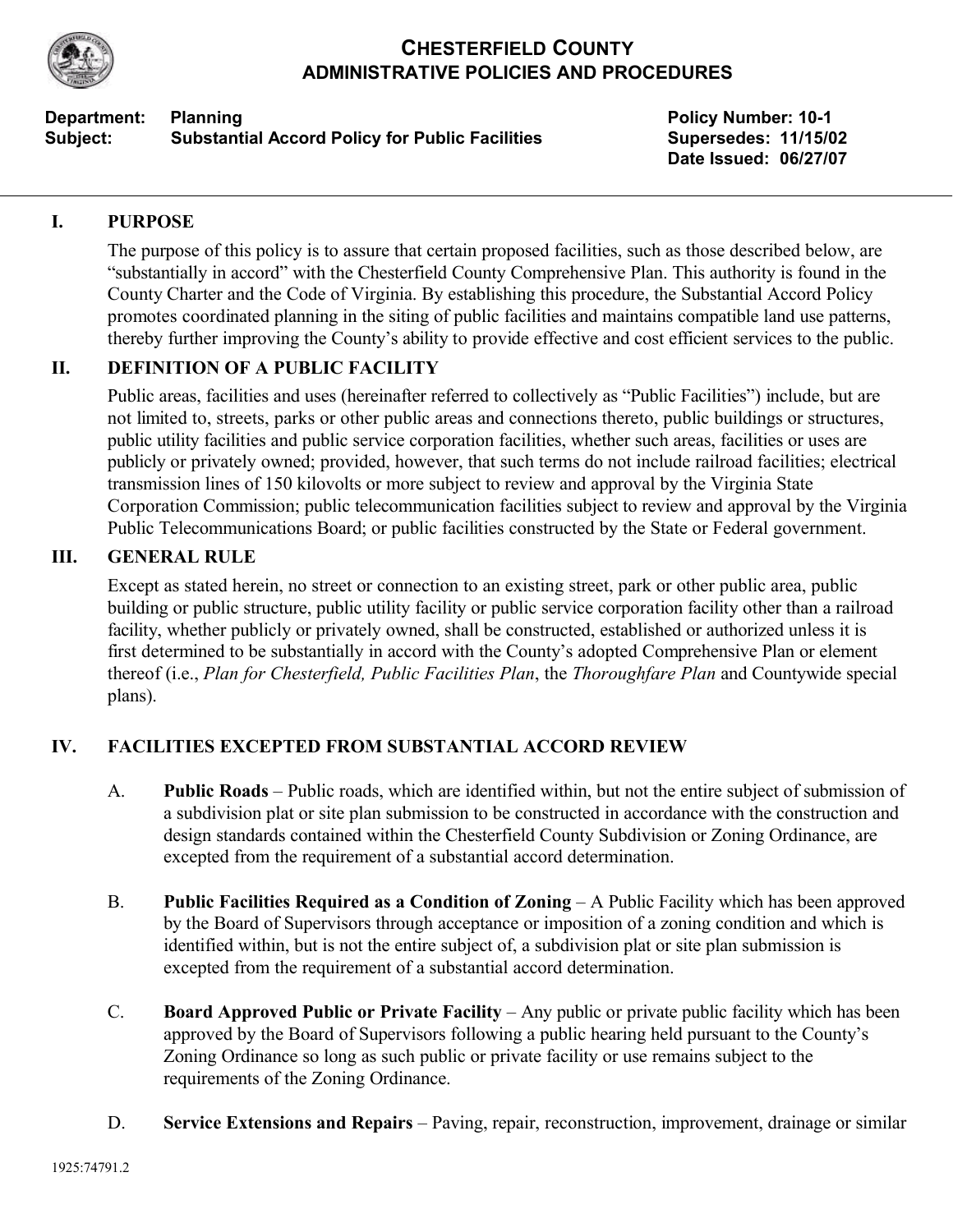work and normal service extensions of public utilities or public service corporations are excepted from the requirement of a substantial accord determination unless involving a change in location or extent of a street or public area.

- E. **Projects not Involving Substantial Change in Scale of Existing Facility**  Improvements to Public Facilities at existing, approved sites which are necessary to the primary site purpose and which do not involve a significant change in scale or level of facility service are excepted from the requirement of a substantial accord determination. Such excepted projects may include building additions, replacement, upgrade, or phased completion of a facility complex. However, if a facility is to be added to an existing site, which expands the level of service beyond the original site purpose, such a project will not be excepted from the requirement of a substantial accord determination. For example, a regional size swimming pool proposed at an existing neighborhood park will require substantial accord approval.
- F. **Railroads; Electrical Transmission Lines; Public Television and Radio**  Railroad facilities; electrical transmission lines of 150 kilovolts or more subject to review and approval by the Virginia State Corporation Commission; and public telecommunication facilities subject to review and approval by the Virginia Public Telecommunications Board are excepted from the requirement of a substantial accord determination.
- G. **State and Federal Facilities**  Public Facilities constructed by the State or Federal Government are excepted from the requirement of a substantial accord determination.

# **V. SUBSTANTIAL ACCORD APPLICATION**

- A. **Pre-Application Conference**  Prior to making an application for Substantial Accord Determination, an applicant or their agent shall have a pre-application conference with the Planning Department and other co-reviewing agencies.
- B. **Applications for Substantial Accord Determinations**  With respect to any proposed Public Facility, a request for substantial accord determination must be made on an application form supplied by the Planning Department. The persons entitled to initiate an application are identified in the zoning ordinance. However, any application initiated by the Director of a County Department or Office must first obtain approval from the County Administrator or his designee.

The Director of Planning shall promptly examine all applications to determine whether they are in proper form, and shall advise the applicant of the date on which his application was accepted for review, or what further information is required to constitute a satisfactory application. A request for a substantial accord determination shall not be deemed to have been made until all required information is received by the Planning Department.

C. **Fee** – The cost of processing each request as required by the Zoning Ordinance shall be paid simultaneously with the filing of the application. Chesterfield County departments, with the exception of enterprise funded departments and the school board, will not be required to pay this fee.

# **VI. SUBSTANTIAL ACCORD DETERMINATION PROCEDURE**

**A. Review by the Director of Planning**—Upon receipt of an application for a substantial accord determination, the Director of Planning shall analyze the general location, character and physical extent of the proposed public facility in light of the adopted elements of the County's Comprehensive Plan, including the *Thoroughfare Plan* and the *Public Facilities Plan.* 

The Director of Planning shall examine the siting and planning criteria contained in those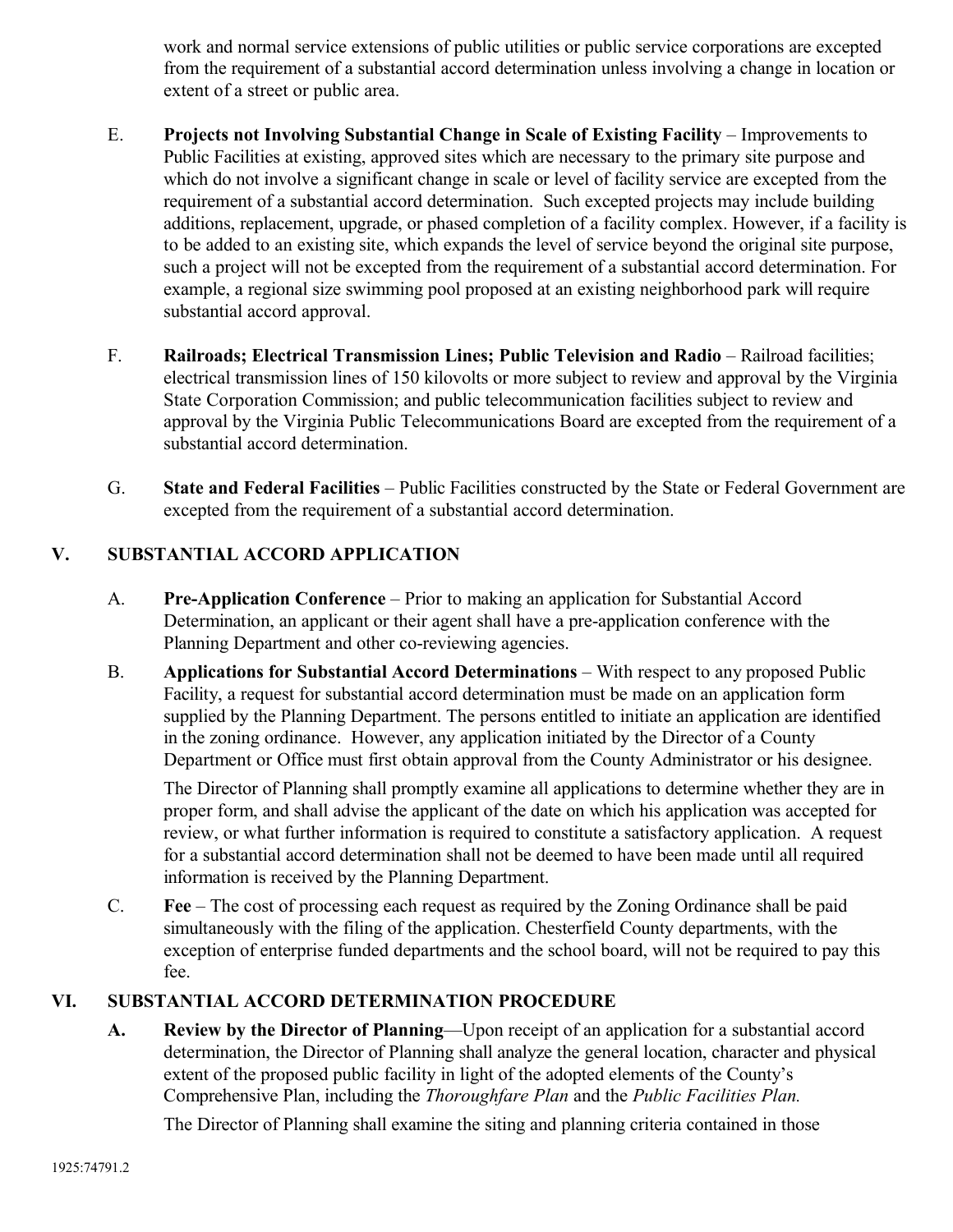documents and shall solicit comments from relevant co-reviewing agencies. The Director of Planning shall then make a recommendation to the Planning Commission regarding compliance with the County's Compliance Plan.

### B. **Consideration by the Planning Commission**

- 1 **Public Hearing** The Commission shall consider the general location, character and physical extent of the proposed Public Facility in relation to the adopted elements of the County's Comprehensive Plan and siting criteria contained in such documents. In addition, the Commission shall hold a public hearing and consider public comments and other relevant factors in arriving at its substantial accord determination, which may be conditional.
- 2 Failure of the Planning Commission to approve or disapprove a request for a substantial accord determination within sixty (60) days from receipt of proper application in the Planning Department, unless such time is extended by the Board of Supervisors or the applicant requests a deferral, shall be deemed approval by the Commission. Subject to any contrary instructions from the Board of Supervisors, and time permitting, the Commission may defer any request to a subsequent meeting.

### **VII. NOTIFICATION OF COMMISSION'S DECISION**

The Director of Planning shall promptly file with the Clerk of the Board of Supervisors a written report of each substantial accord determination made by the Planning Commission indicating whether the Commission approved or disapproved such request and the reasons therefore. The Director of Planning shall also promptly notify the applicant of the decision of the Planning Commission.

#### **VIII. APPEALS BY THE APPLICANT**

The applicant may appeal the decision of the Planning Commission by filing with the Director of Planning within ten (10) days following the Commission's decision a written petition to the Board of Supervisors setting forth the reasons for the appeal. Any appeal by the applicant to the Board of Supervisors must be heard and determined by the Board within sixty (60) days from the date of its filing.

### **IX. REVIEW BY THE BOARD OF SUPERVISORS**

By a majority vote of its members, the Board of Supervisors may overrule a substantial accord determination made by the Planning Commission, or refer the matter back to the Planning Commission directing that an additional public hearing be held, after notice as required by the County Code, and a new determination be made within a specified time period.